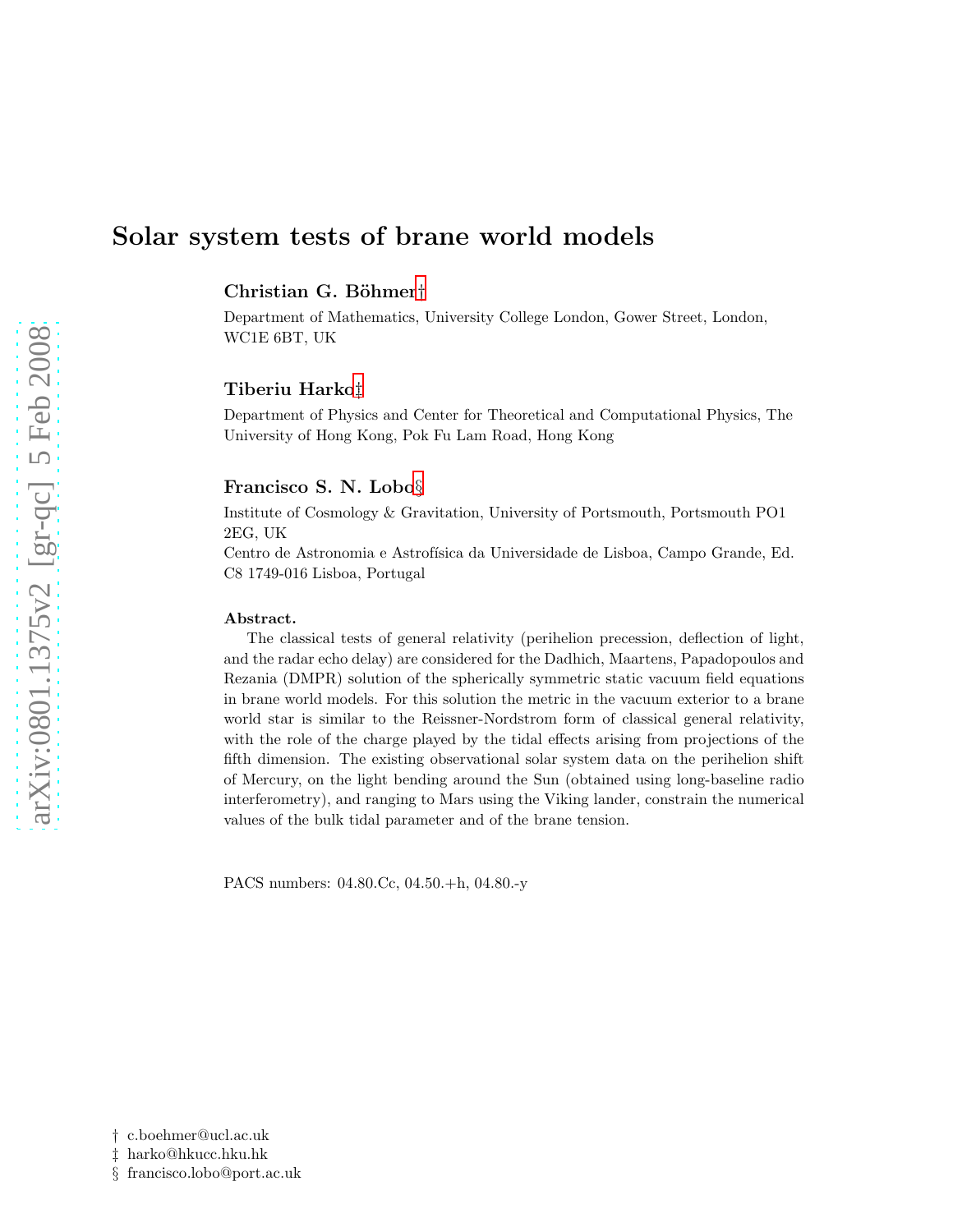# 1. Introduction

The idea that our four-dimensional Universe might be a three-brane [\[1\]](#page-12-0), embedded in a higher dimensional space-time and inspired by superstring theory, has recently attracted much attention. In this context, the ten-dimensional  $E_8 \times E_8$  heterotic string theory, which contains the standard model of elementary particles, could be a promising candidate for the description of the real Universe. This theory is connected with an eleven-dimensional theory, the *M*-theory, compactified on the orbifold  $R^{10} \times S^1/Z_2$ [\[2\]](#page-12-1). According to the brane-world scenario, the physical fields in our four-dimensional space-time, which are assumed to arise as fluctuations of branes in string theories, are confined to the three brane. Only gravity can freely propagate in the bulk space-time, with the gravitational self-couplings not significantly modified. The model originated from the study of a single 3-brane embedded in five dimensions, with the 5D metric given by  $ds^2 = e^{-f(y)} \eta_{\mu\nu} dx^{\mu} dx^{\nu} + dy^2$ , which due to the appearance of the warp factor, could produce a large hierarchy between the scale of particle physics and gravity. Even if the fifth dimension is uncompactified, standard 4D gravity is reproduced on the brane. Hence this model allows the presence of large, or even infinite non-compact extra dimensions. Our brane is identified as a domain wall in a 5-dimensional anti-de Sitter space-time. For a review of dynamics and geometry of brane Universes see [\[3\]](#page-12-2).

Due to the correction terms coming from the extra dimensions, significant deviations from the Einstein theory occur in brane world models at very high energies [\[4,](#page-12-3) [5\]](#page-12-4). In particular, gravity is largely modified at the electro-weak scale, 1TeV. The cosmological and astrophysical implications of the brane world theories have been extensively investigated in the literature [\[6\]](#page-12-5). Gravitational collapse can also produce high energies, with the five dimensional effects playing an important role in the formation of black holes [\[7\]](#page-12-6).

Note that for standard general relativistic spherical compact objects the exterior space-time is usually described by the Schwarzschild metric. However, in five dimensional brane world models, the high energy corrections to the energy density, together with Weyl stresses from bulk gravitons, imply that on the brane the exterior metric of a static star is no longer the Schwarzschild metric [\[8\]](#page-12-7). The presence of the Weyl stresses also mean that the matching conditions do not have a unique solution on the brane; the knowledge of the five-dimensional Weyl tensor is needed as a minimum condition for uniqueness.

Static and spherically symmetric exterior vacuum solutions of the brane world models were initially proposed by Dadhich et al. [\[8\]](#page-12-7) and Germani and Maartens [\[9\]](#page-12-8). The former solutions has the mathematical form of the Reissner-Nordstrom solution, in which a tidal Weyl parameter plays the role of the electric charge of the general relativistic solution [\[8\]](#page-12-7). The solution was obtained by imposing the null energy condition on the 3-brane for a bulk having non-zero Weyl curvature, and a specific case was obtained by matching to an interior solution, corresponding to a constant density brane world star. An exact interior uniform-density stellar solution on the brane was also found in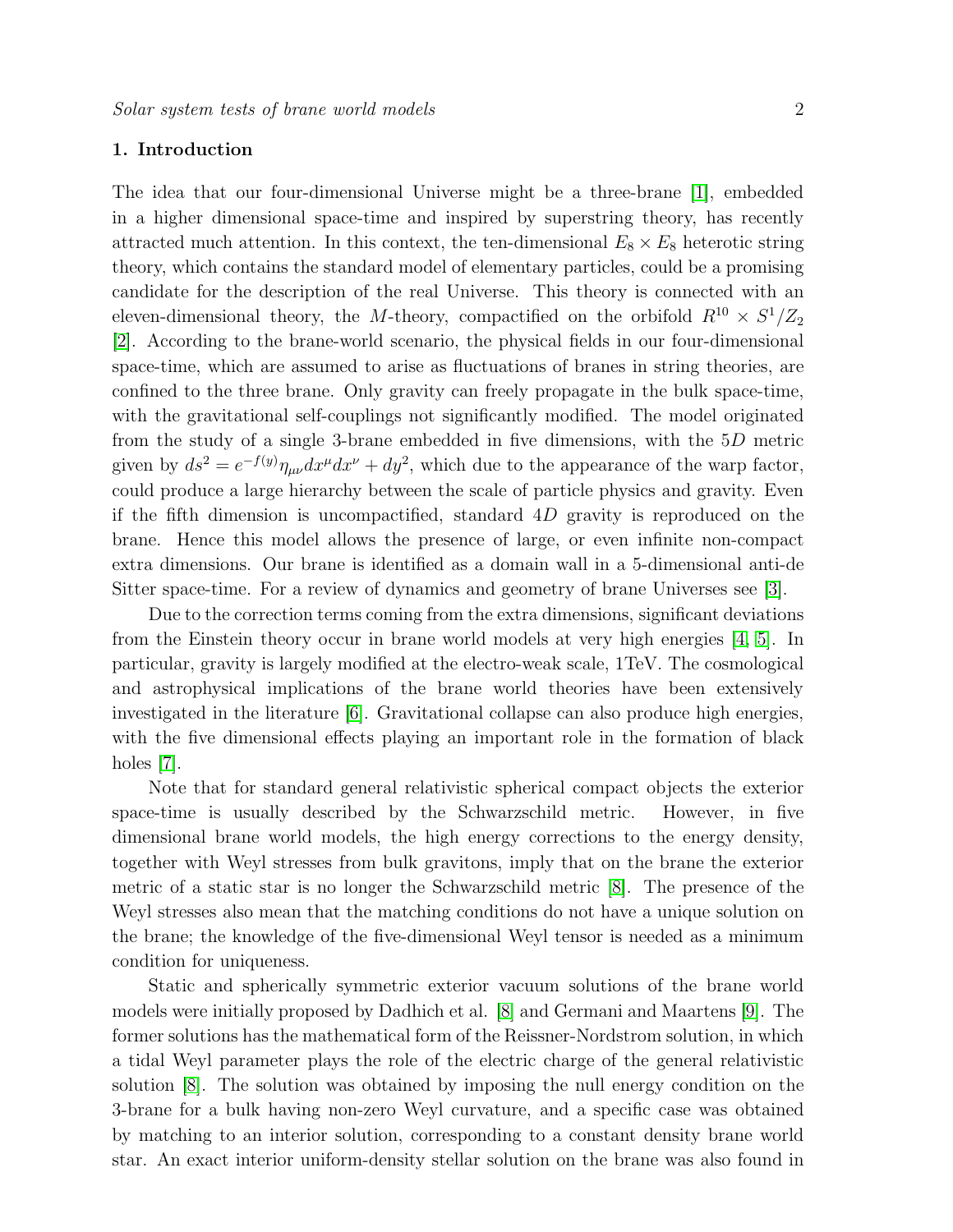[\[9\]](#page-12-8). In the latter model, it was found that the general relativistic upper bound for the mass-radius ratio,  $M/R < 4/9$ , was reduced by 5-dimensional high-energy effects. It was also found that the existence of brane world neutron stars leads to a constraint on the brane tension, which is stronger than the big-bang nucleosynthesis constraint, but weaker than the Newton-law experimental constraints [\[9\]](#page-12-8). We refer the reader to [\[10,](#page-12-9) [11\]](#page-13-0) and references therein for further static and spherically symmetric brane world solutions.

There are several possibilities of observationally testing the brane world models at an astrophysical/cosmological scale, such as using the time delay of gamma ray bursts [\[12\]](#page-13-1) or by using the luminosity distance–redshift relation for supernovae at higher redshifts [\[13\]](#page-13-2). The classical tests of general relativity, namely, light deflection, time delay and perihelion shift, have been analyzed, for gravitational theories with large non-compactified extra-dimensions, in the framework of the five-dimensional extension of the Kaluza-Klein theory, using an analogue of the four-dimensional Schwarzschild metric in [\[14\]](#page-13-3). Solar system data also imposes some strong constraints on Kaluza-Klein type theories. The existence of extra-dimensions and of the brane-world models can also be tested via the gravitational radiation coming from primordial black holes, with masses of the order of the lunar mass,  $M \sim 10^{-7} M_{\odot}$ , which might have been produced when the temperature of the universe was around 1TeV. If a significant fraction of the dark halo of our galaxy consists of these lunar mass black holes, a huge number of black hole binaries could exist. The detection of the gravitational waves from these binaries could confirm the existence of extra-dimensions [\[15\]](#page-13-4).

It is the purpose of the present paper to consider the classical tests (perihelion precession, light bending and radar echo delay) of general relativity for static gravitational fields in the framework of brane world models. To do this we shall adopt for the geometry of the brane outside a compact, stellar type object, the spherically symmetric, Reissner-Nordstrom type, static brane metric obtained by Dadhich, Maartens, Papadopoulos and Rezania (DMPR for short) [\[8\]](#page-12-7). For this metric, we first consider the motion of a particle (planet), and the contributions of the fivedimensional effects to the perihelion precession are calculated.

By considering the motion of a photon in the static brane gravitational field we obtain the corrections, due to the projected bulk Weyl tensor, to the bending of light by massive astrophysical objects and to the radar echo delay, respectively. Existing data on light-bending around the Sun, using long-baseline radio interferometry, ranging to Mars using the Viking lander, and the perihelion precession of Mercury, can all give significant and detectable solar system constraints associated with the extra-dimensional part of the metric. More exactly, the study of the classical general relativistic tests, by taking into account the corrections coming from the extra dimensions, constrain the tidal bulk parameter and, via the junction conditions, the brane tension. The advance of the perihelion for the (charged) standard general relativistic Reissner-Nordstrom metric has been considered in [\[16\]](#page-13-5), where the formula for the shift in the perihelion of a charged particle has been derived. The gravitational lensing by a Reissner-Nordstrom black hole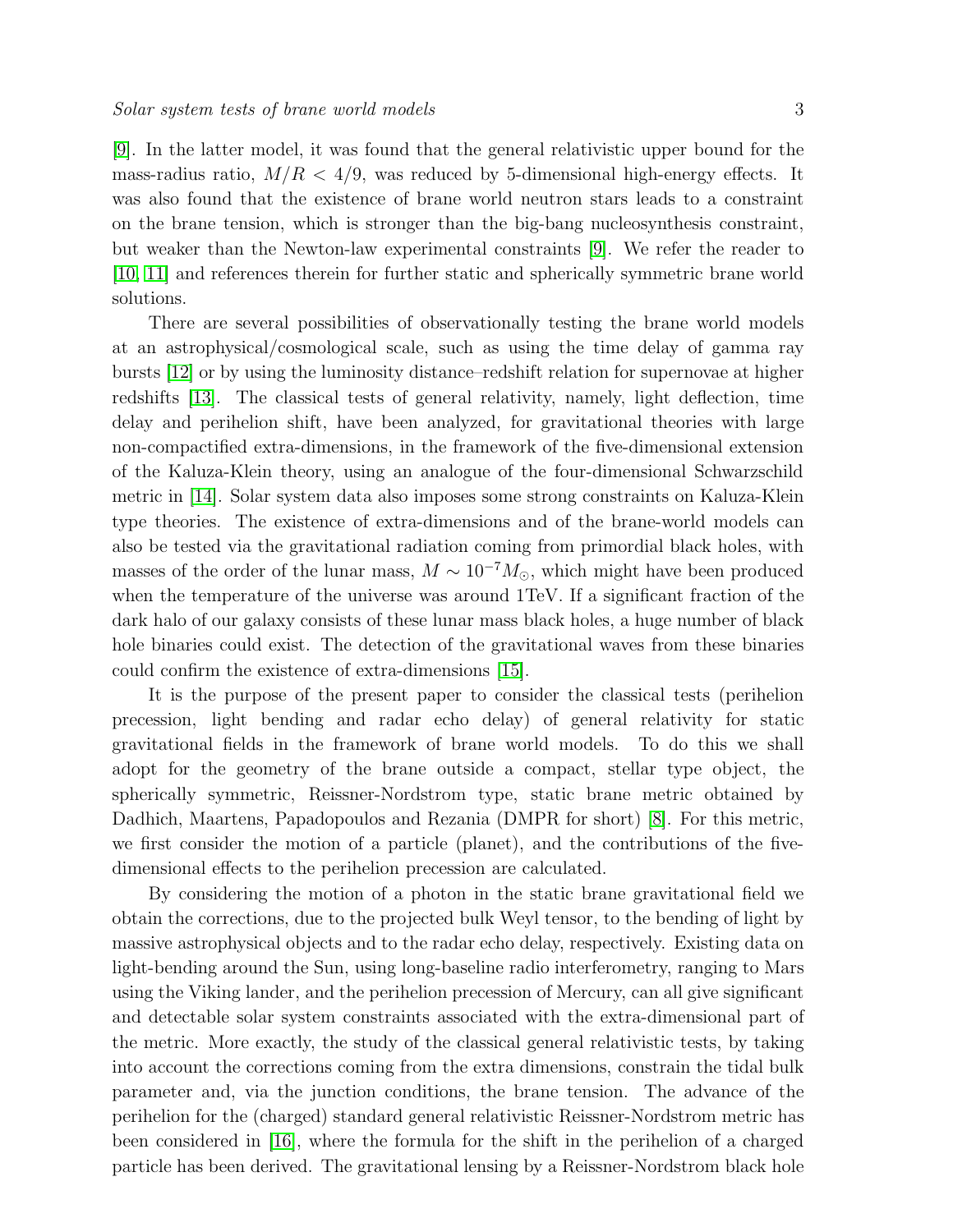in the weak field limit has also been analysed in [\[17\]](#page-13-6).

The present paper is organized as follows. The static and spherically symmetric vacuum solution on the brane is presented in Section [2.](#page-3-0) In Section [3](#page-4-0) we consider the classical solar system tests, namely, the perihelion shift, the light deflection and the radar echo delay, for the brane world model stars. We conclude our results in Section [4.](#page-10-0)

#### <span id="page-3-0"></span>2. The DMPR solution of the vacuum field equations on the brane

The 5-dimensional Einstein field equation in the bulk is given by  $G_{IJ} = k_5^2 T_{IJ}$ , where the 5-dimensional energy-momentum,  $T_{IJ}$ , is provided by

$$
T_{IJ} = -\Lambda_5 g_{IJ} + \delta(Y) \left[ -\lambda g_{IJ} + T_{IJ}^{\text{matter}} \right],\tag{1}
$$

and  $\Lambda_5$  is the negative vacuum energy in the bulk. In the analysis below, we consider that capital Latin indices run in the range  $0, \ldots, 4$ , while Greek indices take the values  $0, ..., 3.$ 

The effective four-dimensional field equations on the brane (the Gauss equation), take the form [\[4,](#page-12-3) [5\]](#page-12-4):

$$
G_{\mu\nu} = -\Lambda g_{\mu\nu} + k_4^2 T_{\mu\nu} + k_5^4 S_{\mu\nu} - E_{\mu\nu},\tag{2}
$$

where the four-dimensional cosmological constant,  $\Lambda$ , and the coupling constant,  $k_4$ , are given by  $\Lambda = k_5^2 (\Lambda_5 + k_5^2 \lambda^2/6)/2$  and  $k_4^2 = k_5^4 \lambda/6$ . In the limit  $\lambda^{-1} \to 0$  we recover standard general relativity, respectively, with  $\lambda$  the vacuum energy on the brane.

 $S_{\mu\nu}$  is the local quadratic energy-momentum correction, which arises from the extrinsic curvature term in the projected Einstein tensor, and is given by

$$
S_{\mu\nu} = \frac{1}{12} T T_{\mu\nu} - \frac{1}{4} T_{\mu}{}^{\alpha} T_{\nu\alpha} + \frac{1}{24} g_{\mu\nu} \left( 3 T^{\alpha\beta} T_{\alpha\beta} - T^2 \right).
$$
 (3)

The term  $E_{\mu\nu}$  is the projection of the 5-dimensional Weyl tensor  $C_{IAJB}$ ,  $E_{IJ}$  =  $C_{IAJB} n^A n^B$ . The only known property of this nonlocal term is that it is traceless, i.e,  $E^{\mu}{}_{\mu}=0$ .

The Einstein equation in the bulk and the Codazzi equation, also imply the conservation of the energy-momentum tensor of matter on the brane,  $D_{\nu}T_{\mu}^{\nu} = 0$ , where  $D_{\nu}$  denotes the brane covariant derivative. Moreover, the contracted Bianchi identities on the brane imply that the projected Weyl tensor should obey the constraint  $D_{\nu}E_{\mu}{}^{\nu} = k_5^4 D_{\nu} S_{\mu}{}^{\nu}.$ 

Note that the symmetry properties of  $E_{\mu\nu}$  imply that in general we can decompose it irreducibly with respect to a chosen 4-velocity field  $u^{\mu}$  as

$$
E_{\mu\nu} = -\tilde{k}^4 \left[ U \left( u_{\mu} u_{\nu} + \frac{1}{3} h_{\mu\nu} \right) + 2Q_{(\mu} u_{\nu)} + P_{\mu\nu} \right],\tag{4}
$$

where  $\tilde{k} = k_5/k_4$ ,  $h_{\mu\nu} = g_{\mu\nu} + u_{\mu}u_{\nu}$  projects orthogonal to  $u^{\mu}$ , the "dark radiation" term  $U = -\tilde{k}^{-4}E_{\mu\nu}u^{\mu}u^{\nu}$  is a scalar,  $Q_{\mu} = \tilde{k}^{-4}h^{\alpha}_{\mu}E_{\alpha\beta}u^{\beta}$  a spatial vector and  $P_{\mu\nu} =$  $-\tilde{k}^{-4}\left[h^{\alpha}_{(\mu}h^{\beta}_{\nu)}-\frac{1}{3}\right]$  $\frac{1}{3}h_{\mu\nu}h^{\alpha\beta}$   $E_{\alpha\beta}$  a spatial, symmetric and trace-free tensor [\[3\]](#page-12-2).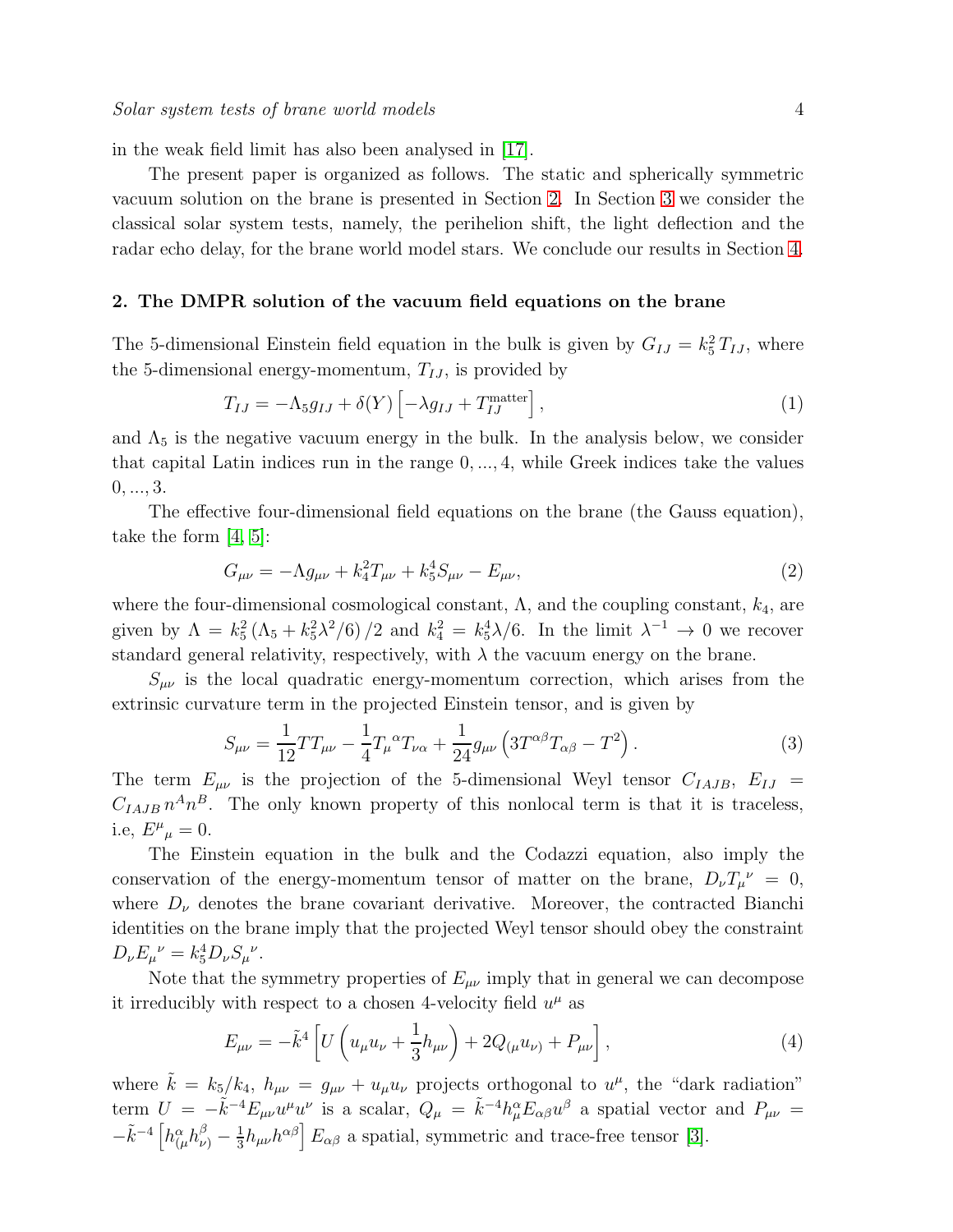For the specific case of vacuum,  $T_{\mu\nu} = 0$ , and consequently  $S_{\mu\nu} = 0$ , and assuming that  $\Lambda = 0$ , the field equations describing a static brane take the form

$$
R_{\mu\nu} = -E_{\mu\nu},\tag{5}
$$

with  $R^{\mu}_{\mu} = 0 = E^{\mu}_{\mu}$ . For this case  $E_{\mu\nu}$  satisfies the constraint  $D_{\nu}E_{\mu}^{\nu} = 0$ . In a static vacuum  $Q_{\mu} = 0$  and the constraint for  $E_{\mu\nu}$  takes the form

$$
\frac{1}{3}D_{\mu}U + \frac{4}{3}UA_{\mu} + D^{\nu}P_{\mu\nu} + A^{\nu}P_{\mu\nu} = 0,
$$
\n(6)

where  $D_{\mu}$  is the projection (orthogonal to  $u^{\mu}$ ) of the covariant derivative and  $A_{\mu}$  =  $u^{\nu}D_{\nu}u_{\mu}$  is the 4-acceleration.

In the static spherically symmetric case we may choose  $A_{\mu} = A(r)r_{\mu}$  and  $P_{\mu\nu} =$  $P(r)\left(r_\mu r_\nu-\frac{1}{3}\right)$  $\frac{1}{3}h_{\mu\nu}\Big)$ , where  $A(r)$  and  $P(r)$  are some scalar functions of the radial distance r, and  $r_{\mu}$  is a unit radial vector. The choice  $U = \tilde{k}^{4}Q/r^{4} = -P/2$ , where Q is a constant, leads to a Reissner-Nordstrom type solution of the static, spherically symmetric field equations on the brane [\[8\]](#page-12-7):

<span id="page-4-1"></span>
$$
ds^{2} = -\left(1 - \frac{2M}{M_{p}^{2}}\frac{1}{r} + \frac{q}{\tilde{M}_{p}^{2}}\frac{1}{r^{2}}\right)dt^{2} + \frac{dr^{2}}{1 - \frac{2M}{M_{p}^{2}}\frac{1}{r} + \frac{q}{\tilde{M}_{p}^{2}}\frac{1}{r^{2}}} + r^{2}\left(d\theta^{2} + \sin^{2}\theta d\varphi^{2}\right),\tag{7}
$$

where the Planck scales in the brane and in the bulk,  $M_p$  and  $\tilde{M}_p$ , respectively, are related by  $M_p = \sqrt{3/4\pi \tilde{M}_p^3/\sqrt{\lambda}}$ , and  $q = Q\tilde{M}_p^2$  is the dimensionless tidal parameter.

For this model the expression of the projected Weyl tensor, transmitting the tidal charge stresses from the bulk to the brane is [\[8\]](#page-12-7)

$$
E_{\mu\nu} = -\frac{Q}{r^4} \left( u_{\mu} u_{\nu} - 2r_{\mu} r_{\nu} + h_{\mu\nu} \right). \tag{8}
$$

Perturbative studies of the static weak-field regime show that the leading order correction to the Newtonian potential on the brane is given by  $\phi = GM(1 + 2l^2/3r^2)/r$ , where l is the curvature scale of the five-dimensional anti de Sitter space time  $(AdS_5)$  [\[1\]](#page-12-0). However, this result assumes that the bulk perturbations are bounded in conformally Minkowski coordinates and that the bulk is nearly  $AdS_5$  [\[9\]](#page-12-8). Different bulk geometries could induce different corrections to Newton's law on the brane. In the following we denote by  $r_g = 2M/M_p^2 = 2GM/c^2$  the gravitational radius of the brane star.

# <span id="page-4-0"></span>3. The classical tests of general relativity for the DMPR brane world solution

To determine the trajectory of a massive particle in the metric [\(7\)](#page-4-1) we use the Hamilton-Jacobi equation,

$$
g^{ik}\frac{\partial S}{\partial x^i}\frac{\partial S}{\partial x^k} - m^2c^2 = 0,
$$
\n(9)

where  $m \neq 0$  is the mass of the particle [\[18\]](#page-13-7). As in every central spherically symmetric field, the motion occurs in a single plane passing through the origin, and without a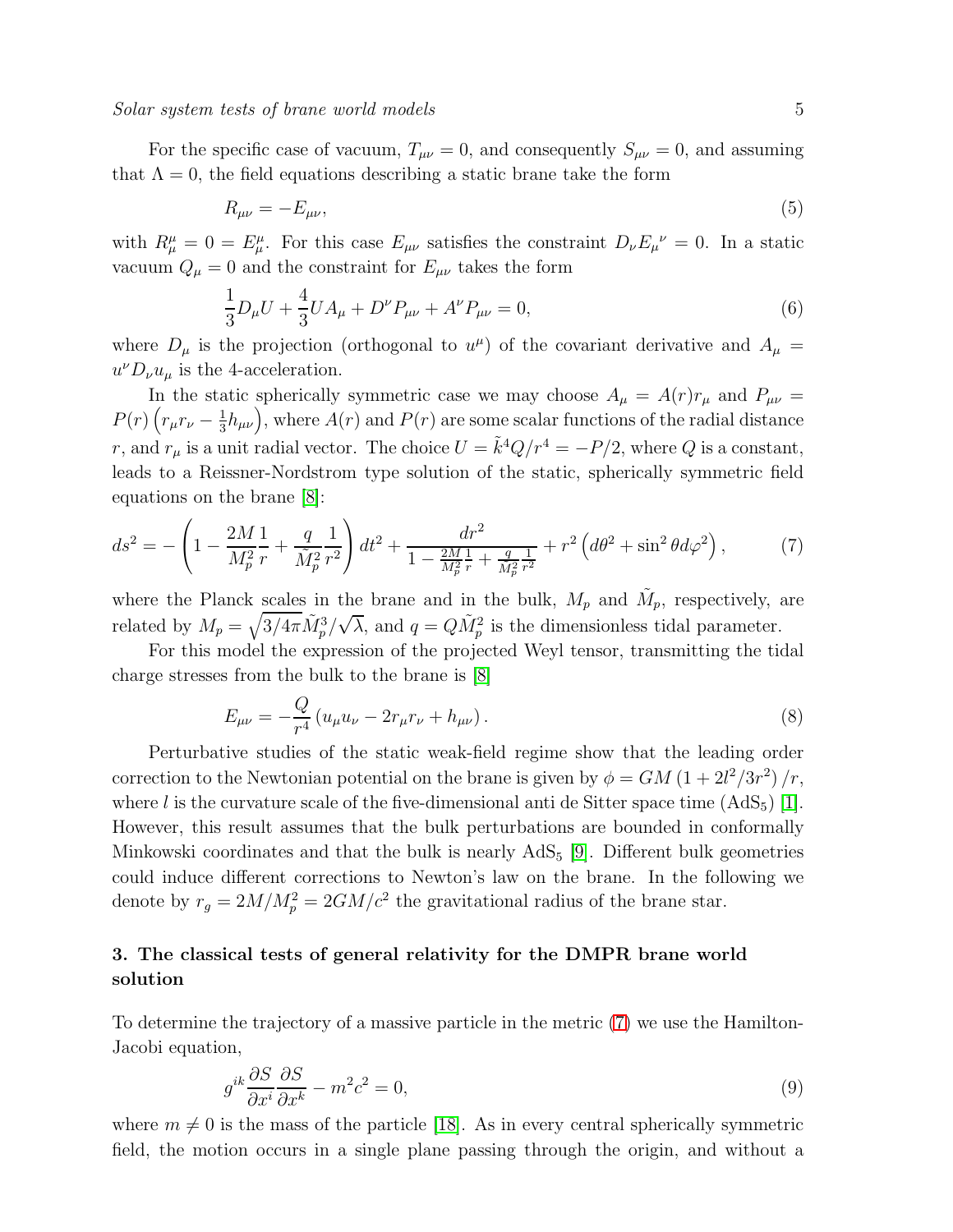loss of generality one may choose the plane with  $\theta = \pi/2$ . With the use of the metric coefficients from Eq. [\(7\)](#page-4-1), we obtain

$$
\left(1 - \frac{r_g}{r} + \frac{Q}{r^2}\right)^{-1} \left(\frac{\partial S}{c\partial t}\right)^2 - \left(1 - \frac{r_g}{r} + \frac{Q}{r^2}\right) \left(\frac{\partial S}{\partial r}\right)^2 - \frac{1}{r^2} \left(\frac{\partial S}{\partial \varphi}\right)^2 - m^2 c^2 = 0. \tag{10}
$$

According to the standard procedure for solving the Hamilton-Jacobi equation [\[19\]](#page-13-8), we chose  $S$  in the form

<span id="page-5-1"></span><span id="page-5-0"></span>
$$
S = -Et + L\varphi + S_r(r), \qquad (11)
$$

where the energy  $E$  and the angular momentum  $L$  are constants of motion. Substituting Eq. [\(11\)](#page-5-0) into Eq. [\(10\)](#page-5-1), we find  $S_r(r)$  given by

$$
S_r = \int \sqrt{\frac{E^2}{c^2} \left(1 - \frac{r_g}{r} + \frac{Q}{r^2}\right)^{-2} - \left(m^2 c^2 + \frac{L^2}{r^2}\right) \left(1 - \frac{r_g}{r} + \frac{Q}{r^2}\right)^{-1}} dr. (12)
$$

Considering a change in the integration variable from  $r$  to  $r'$  by means of the following transformation

<span id="page-5-2"></span>
$$
r(r - r_g) + Q = r^2,\tag{13}
$$

provides

<span id="page-5-3"></span>
$$
\frac{r}{r'} \approx 1 + \frac{r_g}{2r'} + \frac{r_g^2}{8r'^2} - \frac{Q}{2r'^2}.
$$
\n(14)

In terms of the new variable, and also by introducing the non-relativistic energy  $E_0$  $(E = E_0 + mc^2)$ , we obtain  $S_r$  in the form

$$
S_r = \int \left[ \left( 2E_0 m + \frac{E_0^2}{c^2} \right) + \frac{1}{r} \left( 4E_0 m r_g + 2Gm^2 M \right) - \frac{L^2}{r^2} \left( 1 - \frac{3m^2 c^2 r_g^2 - 2m^2 c^2 Q}{2L^2} \right) \right]^{1/2} dr, \tag{15}
$$

where for brevity the prime on  $r'$  has been dropped.

## 3.1. The precession of the perihelion

The trajectory of the particle is defined by the equation  $\varphi + (\partial S_r/\partial L) = \text{constant}$  [\[19\]](#page-13-8). Hence, a change of the angle  $\varphi$  after one revolution of the particle in the orbit is given by  $\Delta \varphi = - (\partial \Delta S_r / \partial L)$  [\[18\]](#page-13-7). Expanding  $S_r$  in powers of the small correction to the coefficient of  $1/r^2$  we obtain

$$
\Delta S_r = \Delta S_r^{(0)} - \frac{3m^2c^2r_g^2 - 2m^2c^2Q}{4L}\frac{\partial}{\partial L}\Delta S_r^{(0)},\tag{16}
$$

where  $\Delta S_r^{(0)}$  corresponds to the motion in the closed (Newtonian and unshifted) ellipse. Differentiating this relation with respect to  $L$ , and taking into account that  $\Delta\varphi^{(0)} = -\left(\partial\Delta S_r^{(0)}/\partial L\right) = 2\pi$ , we find

$$
\Delta \varphi = 2\pi \left( 1 + \frac{3m^2c^2r_g^2 - 2m^2c^2Q}{4L^2} \right). \tag{17}
$$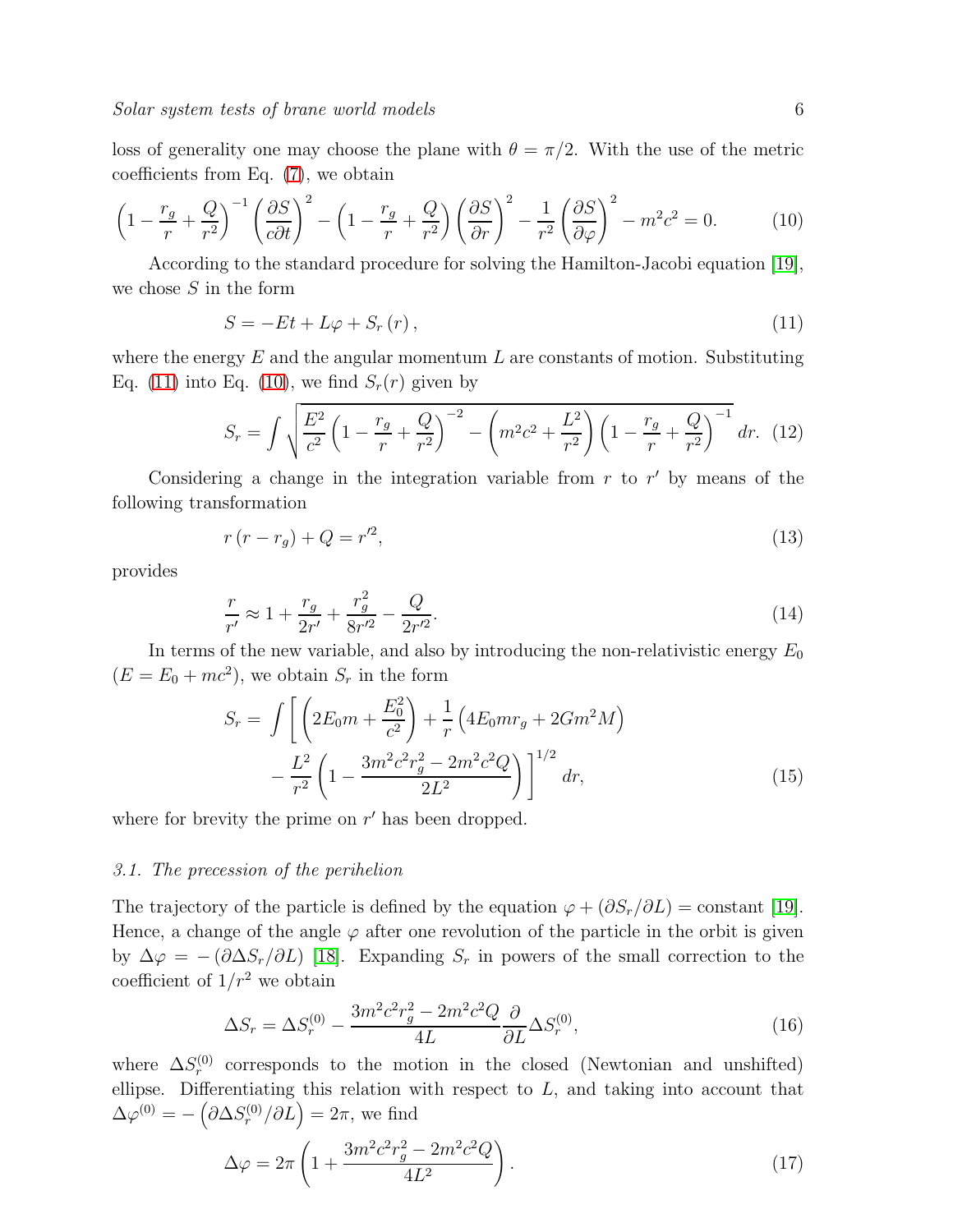#### Solar system tests of brane world models 7

With the use of the Newtonian relation between the angular momentum, the length of the semi-major axis a and the eccentricity e of the ellipse,  $L^2/GMm^2 = a(1-e^2)$ [\[19\]](#page-13-8), we obtain the final form of the precession  $\delta\varphi = \Delta\varphi - 2\pi$  of the perihelion of a planet moving in the static gravitational field on the DMPR brane:

<span id="page-6-0"></span>
$$
\delta\varphi = \frac{6\pi GM}{c^2 a \left(1 - e^2\right)} - \frac{\pi c^2 Q}{GM a \left(1 - e^2\right)}.\tag{18}
$$

The first term in Eq. [\(18\)](#page-6-0) is the well-known general relativistic correction term for the perihelion precession, while the second term gives the correction due to the non-local effects arising from the Weyl curvature in the bulk.

The observed value of the perihelion precession of the planet Mercury is  $\delta\varphi_{Obs}$  =  $43.11 \pm 0.21$  arcsec per century [\[20\]](#page-13-9). The general relativistic formula for the precession,  $\delta\varphi_{GR}$  = 6 $\pi GM/c^2 a (1-e^2)$ , with  $M = M_{\odot} = 1.989 \times 10^{33}$  g,  $c = 2.998 \times 10^{10}$ cm/s,  $G = 6.67 \times 10^{-8} \text{ cm}^3 \text{g}^{-1} \text{s}^{-2}$ ,  $a = 57.91 \times 10^{11} \text{ cm}$  and  $e = 0.205615$  [\[20\]](#page-13-9), gives  $\delta\varphi_{GR} = 42.94$  arcsec per century. Therefore, the difference  $\Delta\varphi = \delta\varphi_{Obs} - \delta\varphi_{GR} = 0.17$ arcsec per century can be attributed to other effects. By assuming that  $\Delta\varphi$  is entirely due to the modifications of the general relativistic Schwarzschild geometry as a result of the five dimensional bulk effects, the observational results impose the following general constraint on the bulk tidal parameter Q:

<span id="page-6-1"></span>
$$
|Q| \le \frac{GM_{\odot}a\left(1 - e^2\right)}{\pi c^2} \Delta \varphi. \tag{19}
$$

With the use of the observational data for Mercury, Eq. [\(19\)](#page-6-1) gives  $|Q| \leq 5.17 \times 10^8$ cm<sup>2</sup>, or in the natural system of units, with  $c = \hbar = G = 1$ ,  $|Q| \leq 1.32 \times 10^{30}$ MeV−<sup>2</sup> . On the other hand, for a constant density star, Germani and Maartens [\[9\]](#page-12-8) have derived the matching conditions at the vacuum boundary of the brane star, implying  $Q = -\left(3GM/c^2\right)R\left(\rho/\lambda\right)$ , where  $\rho$  is the density of the brane star, R its radius and  $\lambda$ is the brane tension. Therefore, by assuming that the Sun can be described (at least approximatively) as a constant density brane star, we obtain the following solar system observational constraint on the brane tension  $\lambda$ :

<span id="page-6-2"></span>
$$
\lambda \ge \frac{3\pi R_{\odot}\rho_{\odot}}{a\left(1 - e^2\right)\Delta\varphi}.\tag{20}
$$

The matching conditions for uniform density stars [\[9\]](#page-12-8) also give

$$
\lambda > \left[ GM/c^2 / \left( R - 2GM/c^2 \right) \right] \rho. \tag{21}
$$

For a typical neutron star with mass  $M = 1.4 M_{\odot}$ , density  $\rho = 2 \times 10^{14}$  g/cm<sup>3</sup> and  $R = 10$  km, we find  $\lambda > 7 \times 10^{13}$  g/cm<sup>3</sup>(= 2.905 × 10<sup>8</sup> MeV<sup>4</sup>). By taking, for the case of the Sun,  $R_{\odot}$  = 7 × 10<sup>10</sup> cm and for  $\rho$  the mean density of the Sun,  $\rho = \rho_{\odot} = 1.41$  g/cm<sup>3</sup>, Eq. [\(20\)](#page-6-2) gives, with  $\Delta \varphi = 0.17$  arcsec per century,  $\lambda \geq 8.4 \times 10^7$  g/cm<sup>3</sup>(= 3.5 × 10<sup>2</sup> MeV<sup>4</sup>).

Unfortunately, the observational data on the perihelion precession are strongly affected by the solar oblateness, whose value is poorly known. Solar oblateness introduces a supplementary term of the form  $\xi J_2 \delta \varphi_{GR}$  in the right hand side of Eq. [\(18\)](#page-6-0), with  $\xi = R_{\odot}^2 / 2M_{\odot} a (1 - e^2)$  and  $J_2$  the solar quadrupole moment [\[21\]](#page-13-10). The value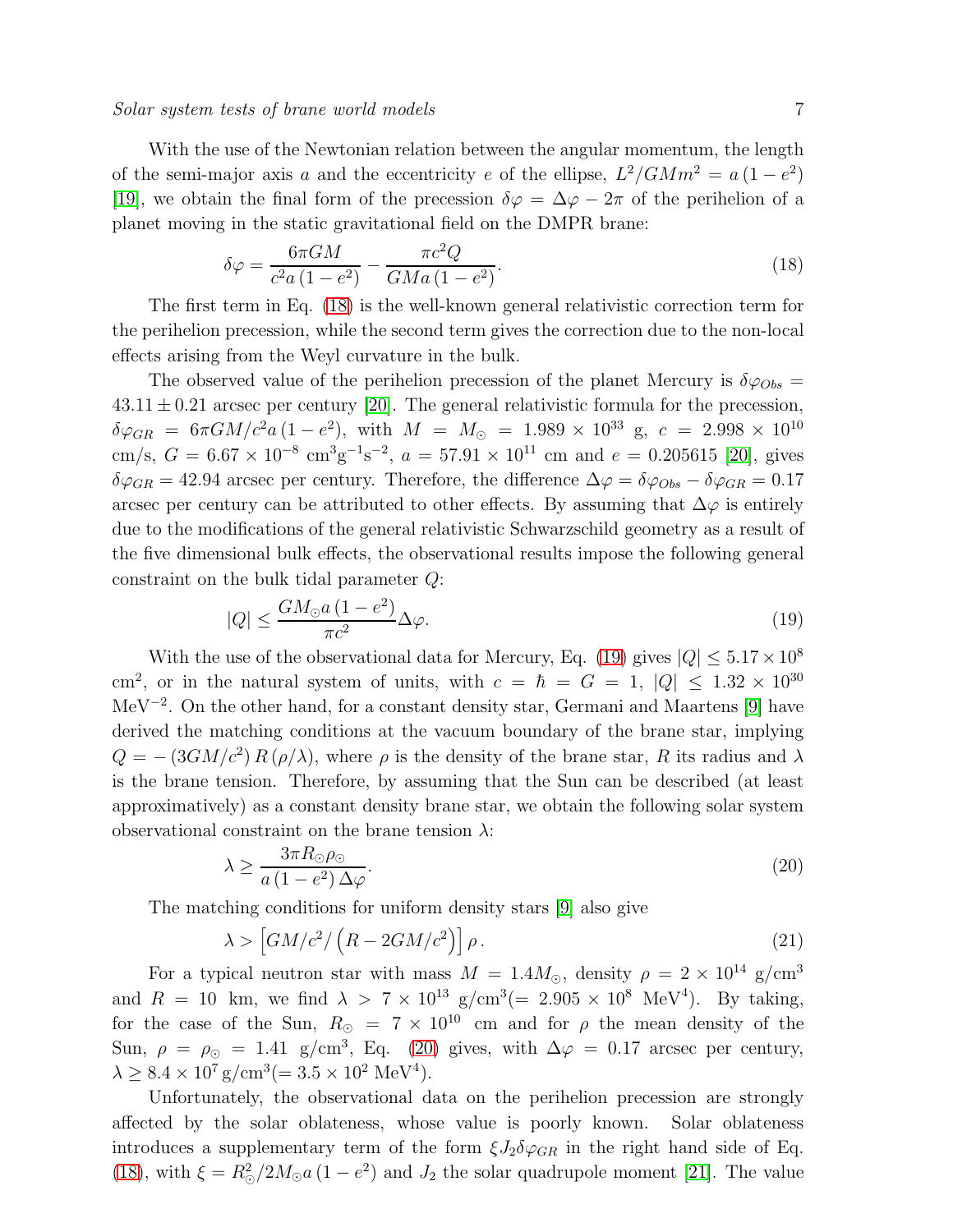of  $J_2$  is a subject of debate, but a recent estimate gives  $J_2 = (3.64 \pm 2.84) \times 10^{-6}$  [\[22\]](#page-13-11). Taking into account the quadrupole correction to  $\Delta\varphi$  gives an estimate of the brane tension of the order  $\lambda \ge 2 \times 10^{10}$  g/cm<sup>3</sup> (= 9 × 10<sup>4</sup>MeV<sup>4</sup>).

# 3.2. Light deflection on the brane

The propagation of light in a centrally symmetric gravitational field is described by the eikonal equation [\[18\]](#page-13-7)

$$
g^{ik}\frac{\partial\psi}{\partial x^i}\frac{\partial\psi}{\partial x^k} = 0.\tag{22}
$$

We assume again that the light ray is moving in the plane  $\theta = \pi/2$ . By representing the eikonal  $\psi$  in the form  $\psi = -\omega_0 t + L\varphi + \psi_r(r)$ , where  $\omega_0$  is the frequency of the light and L a constant, it follows that the radial part of the eikonal  $\psi_r(r)$  is given by

<span id="page-7-0"></span>
$$
\psi_r(r) = \frac{\omega_0}{c} \int \sqrt{\frac{r^4}{(r^2 - r_g r + Q)^2} - \frac{l^2}{r^2 - r_g r + Q}} \, dr,\tag{23}
$$

where we denoted  $l = cL/\omega_0$ . By means of the transformations given by Eqs. [\(13\)](#page-5-2) and  $(14)$ , Eq.  $(23)$  can be written as

$$
\psi_r(r) = \frac{\omega_0}{c} \int \sqrt{1 + \frac{2r_g}{r} - \frac{l^2 + 2Q}{r^2}} \, dr. \tag{24}
$$

Expanding the integrand in powers of  $r_q/r$  we obtain

$$
\psi_r = \psi_r^{(0)} + \frac{\omega_0 r_g}{c} \int \frac{dr}{\sqrt{r^2 - (l^2 + 2Q)}} = \psi_r^{(0)} + \frac{\omega_0 r_g}{c} \cosh^{-1} \frac{r}{\sqrt{l^2 + 2Q}},\tag{25}
$$

where  $\psi_r^{(0)}$  corresponds to the classical straight ray, with  $r = l/\cos\varphi$ . The total change in  $\psi_r$  during the propagation of the light from a very distant point R to the point  $r = l$  nearest to the center and then back to R is  $\Delta \psi_r = \Delta \psi_r^{(0)} + \psi_r^{(0)}$  $\left(2\omega_0 r_g/c\right) \cosh^{-1}\left(R/\sqrt{l^2+2Q}\right).$ 

The change in the polar angle is obtained by differentiating  $\Delta \psi_r$  with respect to L  $|18|$ :

$$
\Delta\varphi_{LD} = -\frac{\partial \Delta\psi_r}{\partial L} = -\frac{\partial \Delta\psi_r^{(0)}}{\partial L} + \frac{2r_g}{l} \left(1 + \frac{2Q}{l^2}\right)^{-1} \left(1 - \frac{l^2 + 2Q}{R^2}\right)^{-1/2}.
$$
(26)

Going to the limit  $R \to \infty$  and taking into account that the straight line corresponds to  $\Delta \varphi = \pi$ , we find that the angle  $\delta \varphi_{LD} = \Delta \varphi_{LD} - \pi$  between the two asymptotes of the light ray differs from  $\pi$  by the angle

$$
\delta\varphi_{LD} = \frac{2r_g}{l} - \frac{4Qr_g}{l^3} = \delta\varphi_{LD}^{(GR)} \left( 1 - \frac{2Q}{l^2} \right),\tag{27}
$$

where  $\delta\varphi_{LD}^{(GR)} = 4GM/c^2l$  is the standard general relativistic light deflection term [\[18\]](#page-13-7).

We consider now the constraints on the brane world models arising from the solar system observations of the light deflections. The best available data come from long baseline radio interferometry [\[24\]](#page-13-12), which gives  $\delta\varphi_{LD} = \delta\varphi_{LD}^{(GR)}(1 + \Delta_{LD})$ , with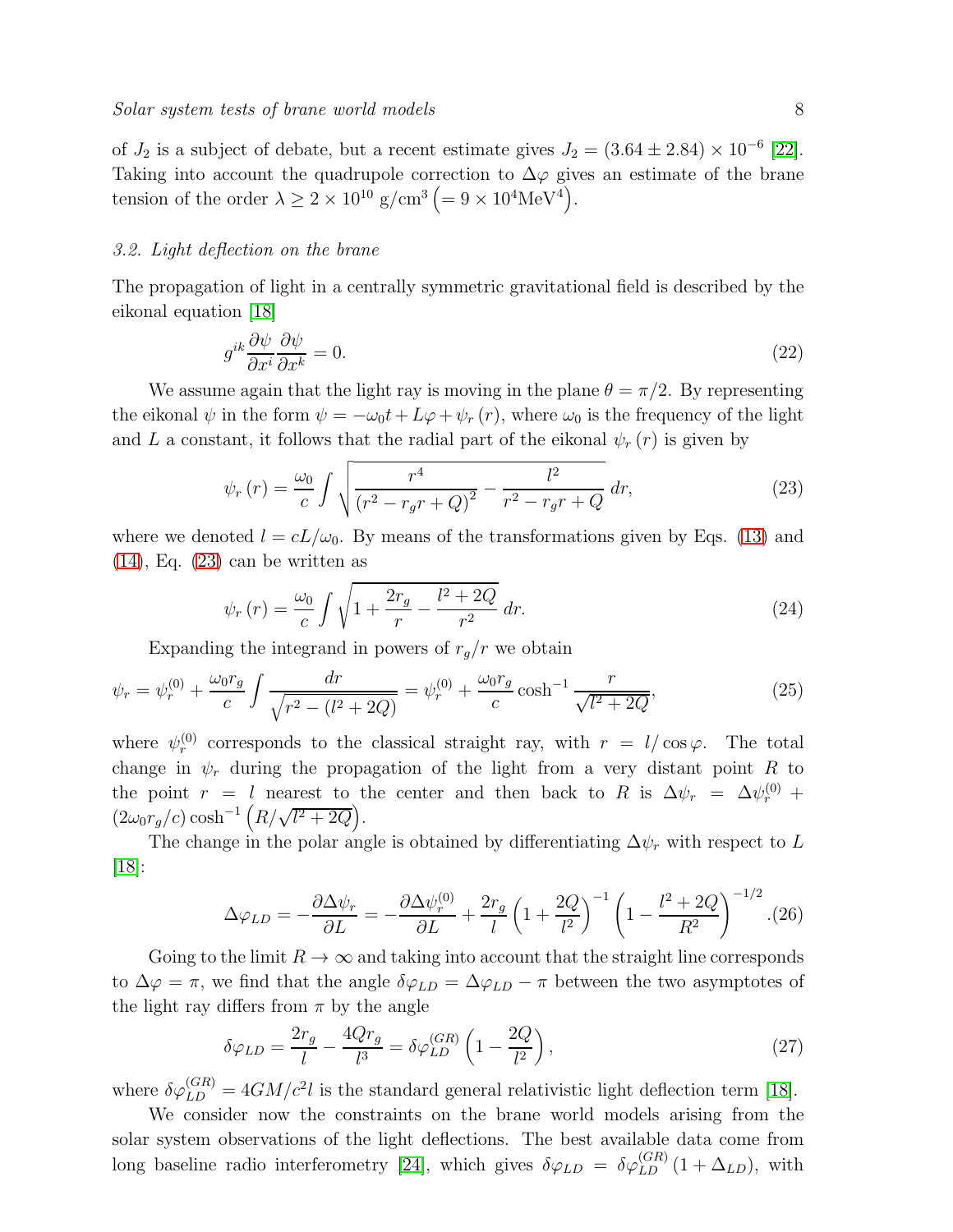$\Delta_{LD} \leq 0.0017$ . Therefore we have  $|Q| \leq l^2 \Delta_{LD}/2$ . For light just grazing the Sun's limb  $l = R_{\odot}$ , and light deflection in the solar system imposes the restriction  $|Q| \leq 4 \times 10^{18}$  cm<sup>2</sup> on the tidal parameter describing the effect of the five dimensional bulk on the brane.

Assuming again that the Sun can be modelled as a constant density star, and taking into account the junction condition, we obtain the following limit on the brane tension λ

<span id="page-8-0"></span>
$$
\lambda \ge \frac{3GM}{c^2} \frac{\rho}{R\Delta_{LD}}.\tag{28}
$$

As applied to the case of the Sun, Eq. [\(28\)](#page-8-0) gives  $\lambda \geq 5.2 \times 10^{-3}$  g/cm<sup>3</sup>(= 2.15 ×  $10^{-8}$  MeV<sup>4</sup>). However, if we admit that  $\Delta_{LD}$  is a universal quantity, giving the absolute deviation from standard general relativity, we can equally apply Eq. [\(28\)](#page-8-0) to high density compact objects, such as neutron stars, by using the same  $\Delta_{LD}$  as obtained in the case of the solar system. With  $M = 1.4 M_{\odot}$ ,  $\rho = 2 \times 10^{14} \text{ g/cm}^3$  and  $R = 10^6 \text{ cm}$ , Eq. [\(28\)](#page-8-0) gives  $\lambda \geq 7.3 \times 10^{16}$  g/cm<sup>3</sup>(= 3 × 10<sup>11</sup> MeV<sup>4</sup>). The light deflection for the DMPR black hole solution has also been analysed in [\[23\]](#page-13-13), but using different methods.

# 3.3. Radar echo delay

A third solar system test of general relativity is the radar echo delay [\[25\]](#page-13-14). The idea of this test is to measure the time required for radar signals to travel to an inner planet or satellite in two circumstances: a) when the signal passes very near the Sun and b) when the ray does not go near the Sun. The null geodesic equation in the brane world metric [\(7\)](#page-4-1) for a radar signal travelling in the  $\theta = \pi/2$  plane is

<span id="page-8-1"></span>
$$
\left(\frac{dr}{cdt}\right)^2 = \left(1 - \frac{r_g}{r} + \frac{Q}{r^2}\right)^2 - r^2 \left(1 - \frac{r_g}{r} + \frac{Q}{r^2}\right) \left(\frac{d\varphi}{cdt}\right)^2.
$$
\n(29)

Note that the conservation of the angular momentum and energy implies  $r^2 d\varphi/d\sigma =$ constant and  $(1 - r_g/r + Q/r^2)(cdt/d\sigma) = \text{constant}$ , where  $\sigma$  is the parameter along the photon path, thus giving  $r^2(1 - r_g/r + Q/r^2)^{-1} (d\varphi/cdt) = b = \text{constant}$ . Hence Eq. [\(29\)](#page-8-1) becomes

<span id="page-8-2"></span>
$$
\left(\frac{dr}{cdt}\right)^2 = \left(1 - \frac{r_g}{r} + \frac{Q}{r^2}\right)^2 - \frac{b^2}{r^2} \left(1 - \frac{r_g}{r} + \frac{Q}{r^2}\right)^3.
$$
\n(30)

Let  $PSE$  be the path of light from the planet, P, to the Earth, E, with S being the point of closest approach to the Sun. At P, S and E the distances are  $r = R_P$ ,  $r = R_S$ and  $r = R_E$ , respectively. The time taken by the light ray to travel from P to E is [\[26\]](#page-13-15)

$$
t = \frac{1}{c} \sum_{i=P,E} \int_{R_S}^{R_i} \frac{dr}{\left(1 - \frac{r_g}{r} + \frac{Q}{r^2}\right) \sqrt{1 - \frac{b^2}{r^2} \left(1 - \frac{r_g}{r} + \frac{Q}{r^2}\right)}}.
$$
(31)

Since  $dr/dt = 0$  at  $r = R_s$  [\[26\]](#page-13-15), Eq. [\(30\)](#page-8-2) fixes the value of the constant b as  $b^2 = R_S^2/(1 - r_g/R_S + Q/R_S^2)$ . With this value of b and by using the following approximation

$$
1 - b^2 \left( 1 - r_g/r + Q/r^2 \right) / r^2 \approx \left[ 1 - \left( R_S^2 - Q \right) / r^2 \right] \left[ 1 - R_S r_g / r \left( r + \sqrt{R_S^2 - Q} \right) \right] , (32)
$$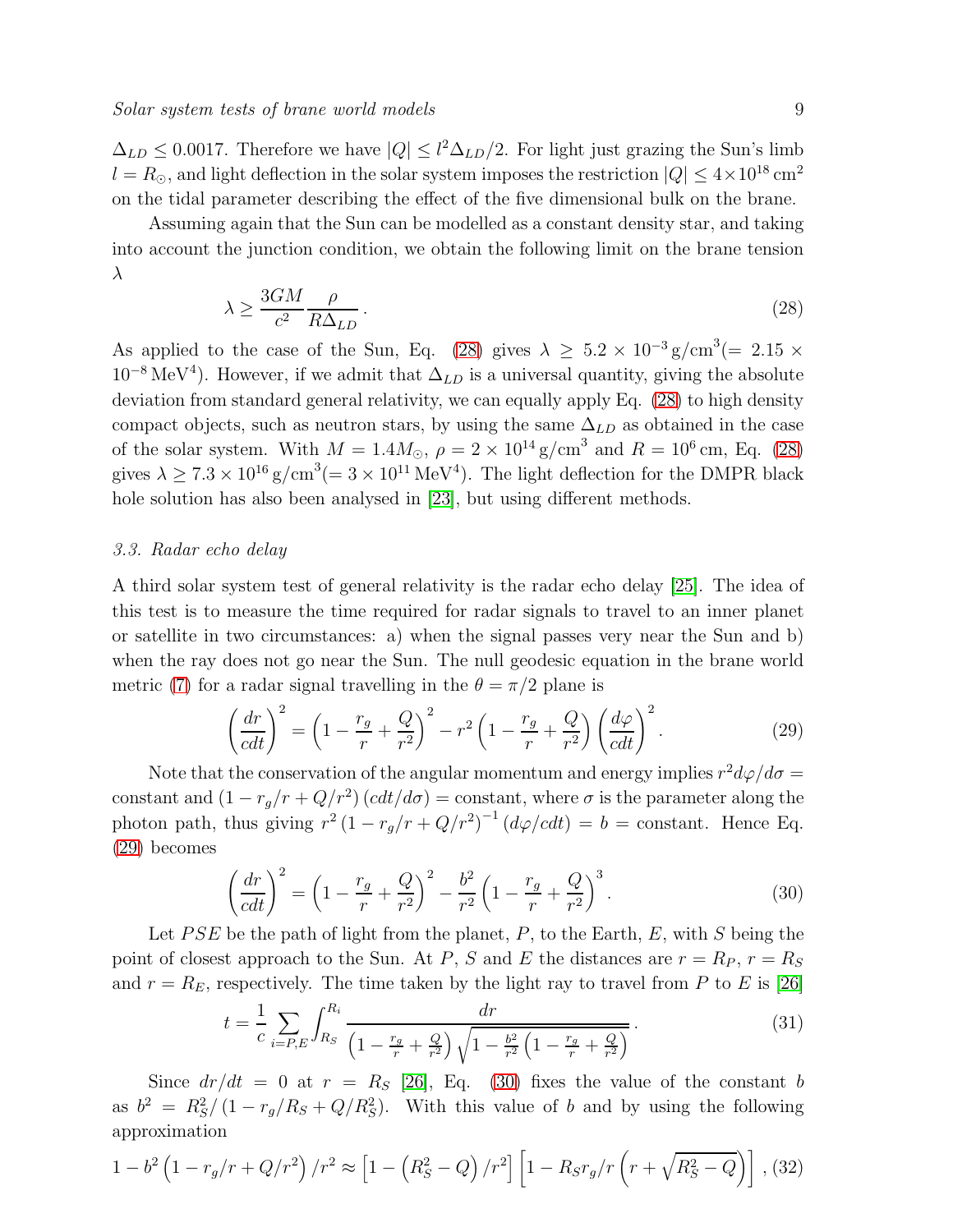Solar system tests of brane world models 10

we obtain

$$
t = \frac{1}{c} \sum_{i=P,E} \int_{R_S}^{R_i} \frac{1}{\sqrt{1 - \frac{R_S^2 - Q}{r^2}}} \left[ 1 + \frac{R_S r_g}{2r \left( r + \sqrt{R_S^2 - Q} \right)} + \frac{r_g}{r} - \frac{Q}{r^2} \right] dr. \tag{33}
$$

In the absence of the standard general relativistic gravitational deflection of light, all terms in  $r<sub>g</sub>$  vanish and we obtain

<span id="page-9-0"></span>
$$
t_0 = \frac{1}{c} \sum_{i=P,E} \int_{R_S}^{R_i} \frac{1}{\sqrt{1 - \frac{R_S^2 - Q}{r^2}}} \left[ 1 - \frac{Q}{r^2} \right] dr.
$$
 (34)

In Eq. [\(34\)](#page-9-0) we have assumed that the propagation of light in the vacuum far away from matter sources is influenced by the bulk effects only, characterized by the tidal coefficient Q. The standard general relativistic effects are not present in this approximation. Performing the integration gives

<span id="page-9-1"></span>
$$
ct_0 = \sqrt{R_E^2 - R_S^2 + Q} + \sqrt{R_P^2 - R_S^2 + Q} - 2\sqrt{Q}
$$
  
+ 
$$
\frac{Q}{\sqrt{Q - R_S^2}} \ln \frac{R_S^2 \left(\sqrt{Q - R_S^2} + \sqrt{R_E^2 - R_S^2 + Q}\right) \left(\sqrt{Q - R_S^2} + \sqrt{R_P^2 - R_S^2 + Q}\right)}{R_E R_P \left(\sqrt{Q} + \sqrt{Q - R_S^2}\right)^2}.
$$
 (35)

Equation [\(35\)](#page-9-1) describes the propagation of a light ray in a brane world vacuum with a Reissner-Nordstrom type geometry induced by the five-dimensional bulk effects. In order that  $ct_0$  be a real quantity it is necessary that the tidal coefficient  $Q$  be positive,  $Q > 0$ . For  $Q < 0$ ,  $t_0$  is an imaginary quantity. In the limit  $Q \rightarrow 0$  we obtain the classical (Newtonian) result  $ct_0^{(New)} = \sqrt{R_E^2 - R_S^2} + \sqrt{R_P^2 - R_S^2}$ .

The time delay  $2(t - t_0)$  for a round trip of a radar signal travelling to a planet or satellite is

<span id="page-9-2"></span>
$$
2(t - t_0) = \Delta t_{RD} = 2\frac{r_g}{c} \ln \frac{\left(R_E + \sqrt{R_E^2 - R_S^2 + Q}\right) \left(R_P + \sqrt{R_P^2 - R_S^2 + Q}\right)}{\left(\sqrt{Q} + R_S\right)^2} + \frac{r_g}{c} \frac{R_S}{\sqrt{R_S^2 - Q}} \left(\sqrt{\frac{R_E - \sqrt{R_S^2 - Q}}{R_E + \sqrt{R_S^2 - Q}}} + \sqrt{\frac{R_P - \sqrt{R_S^2 - Q}}{R_P + \sqrt{R_S^2 - Q}}} - 2\sqrt{\frac{R_S - \sqrt{R_S^2 - Q}}{R_S + \sqrt{R_S^2 - Q}}}\right).
$$
(36)

In the limit  $Q \to 0$  and by assuming that  $R_S \ll R_E, R_P$  we recover the standard general relativistic expression  $\Delta t_{RD}^{(GR)} \approx 2r_g [\ln(4R_E R_P/R_S^2) + 1]$  [\[25\]](#page-13-14). The correction term  $\Delta t_{BW}$  to the radar echo delay, due to the effects of the five-dimensional bulk, can be written as

$$
\Delta t_{RD}^{(BW)} \approx \frac{2r_g}{c} \left[ \ln \frac{\left(1 + \frac{Q}{4R_E^2}\right) \left(1 + \frac{Q}{4R_P^2}\right)}{\left(1 + \frac{\sqrt{Q}}{R_S}\right)^2} + \frac{Q}{2R_S^2} - \sqrt{\frac{1 - \sqrt{1 - \frac{Q}{R_S^2}}}{1 + \sqrt{1 - \frac{Q}{R_S^2}}}} \right].
$$
 (37)

The total delay time for a radar signal travelling in the brane world is  $\Delta t_{RD}$  =  $\Delta t_{RD}^{(GR)} + \Delta t_{RD}^{(BW)}$ . However, Eq. [\(36\)](#page-9-2) for the coordinate time delay is not very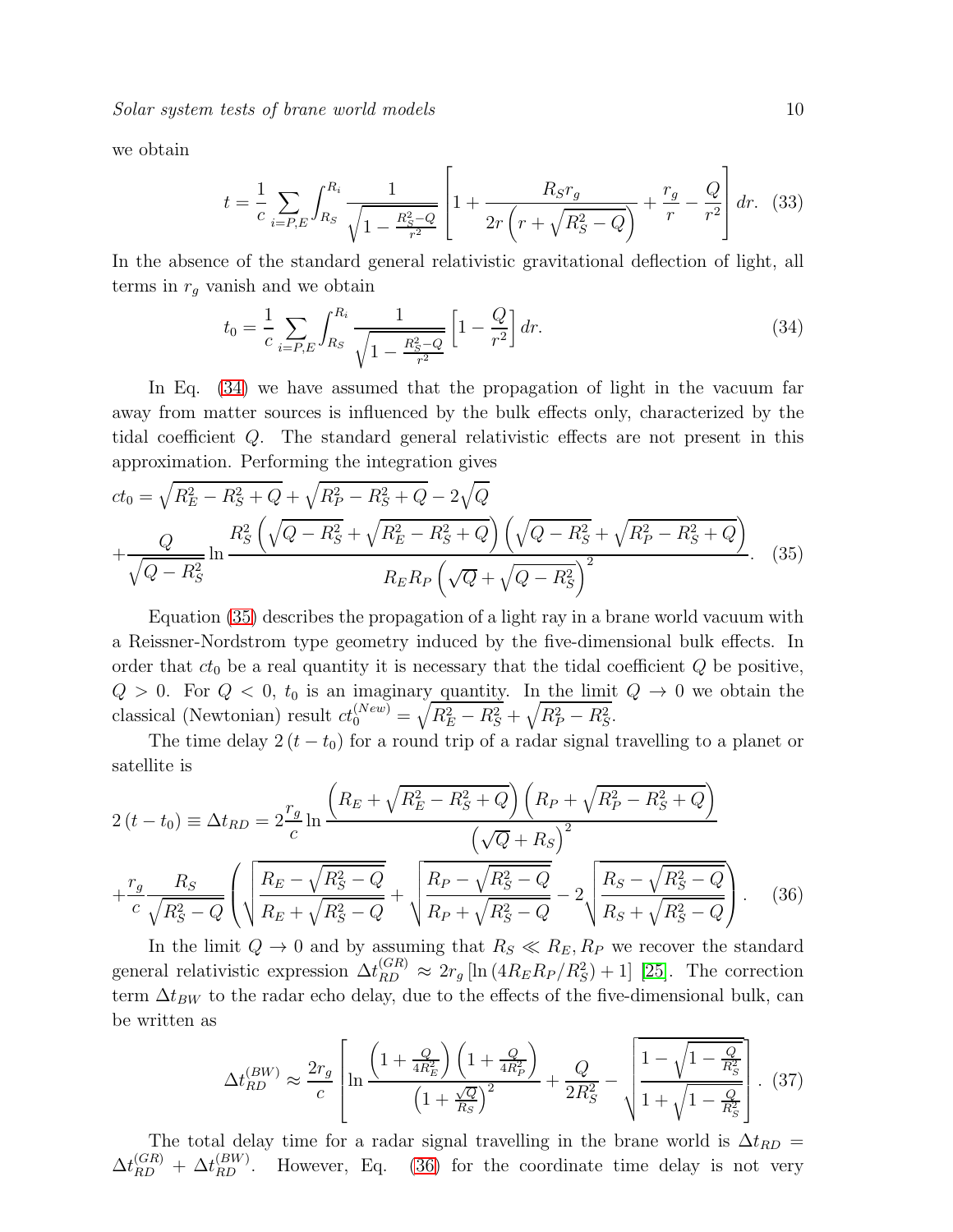useful directly, for it requires the knowledge of  $(R_P^2 - R_S^2)^{1/2}$ , etc, to a high degree of accuracy. The differential systems of radial coordinates themselves differ by large amounts. Besides, the electrons in the solar corona affect the time delay by an amount which shows considerable variation with time [\[26\]](#page-13-15).

The best experimental solar system constraints on time delay so far have come from the Viking lander on Mars [\[27\]](#page-13-16). In the Viking mission two transponders landed on Mars and two others continued to orbit round it. The latter two transmitted two distinct bands of frequencies and thus the coronal effect could be corrected for. For the time delay of the signals emitted on Earth and which graze the Sun one obtains  $\Delta t_{RD} = \Delta t_{RD}^{(GR)} (1 + \Delta_{RD})$ , with  $\Delta_{RD} \leq 0.002$  [\[27\]](#page-13-16). Therefore the contribution due to the five dimensional bulk effects to the radar echo delay must satisfy the constraint  $\Delta t_{RD}^{(BW)} \leq \Delta_{RD} \Delta t_{RD}^{(GR)} \leq 0.002 \Delta t_{RD}^{(GR)}$ .

For the case of the Earth-Mars-Sun system we have  $R_E = 1.525 \times 10^{13}$  cm (the distance Earth-Sun) and  $R_P = 2.491 \times 10^{13}$  cm (the distance Mars-Sun). With these values the standard general relativistic radar echo delay has the value  $\Delta t_{RD}^{(GR)} \approx$  $2.68 \times 10^{-4}$  s. Hence the numerical value of the bulk tidal parameter Q can be constrained, by using radar echo delay data, via the relation  $\Delta t_{RD}^{(BW)} \leq 5.36 \times 10^{-7}$ , or equivalently,

$$
\ln\left[\frac{(1+1.07\times10^{-27}Q)(1+4.02\times10^{-28}Q)}{(1+1.43\times10^{-9}\sqrt{Q})^2}\right] + 1.032\times10^{-22}Q - 7.18\times10^{-12}\sqrt{Q}\left(1+2.58\times10^{-23}Q\right) \le 0.027. \quad (38)
$$

By neglecting, in the first approximation, the logarithmic term and taking into account that the term containing  $\sqrt{Q}$  dominates, the radar echo delay results give the following general restriction on the bulk tidal parameter:

$$
|Q| \le \frac{4c^2}{r_g^2} \left(\Delta t_{RD}^{(GR)} \Delta_{RD}\right)^2 R_S^2. \tag{39}
$$

By using the numerical data we obtain  $|Q| \leq 5.78 \times 10^{19}$  cm<sup>2</sup>, a value which is relatively consistent (taking also into account the approximations we have used) with the similar value obtained from the study of the deflection of light by using long baseline interferometry data.

# <span id="page-10-0"></span>4. Conclusion

In the present paper, we considered the observational and experimental possibilities for testing at the level of the solar system the DMPR solution of the vacuum field equations in brane world models. The classical tests of general relativity in the solar system give strong constraints on the numerical values of the brane tension and of the bulk tidal parameter, respectively. Perihelion precession, light deflection and radar echo delay all give definite constraints on the numerical value of Q. While the two estimates obtained by using electromagnetic waves propagation data (light deflection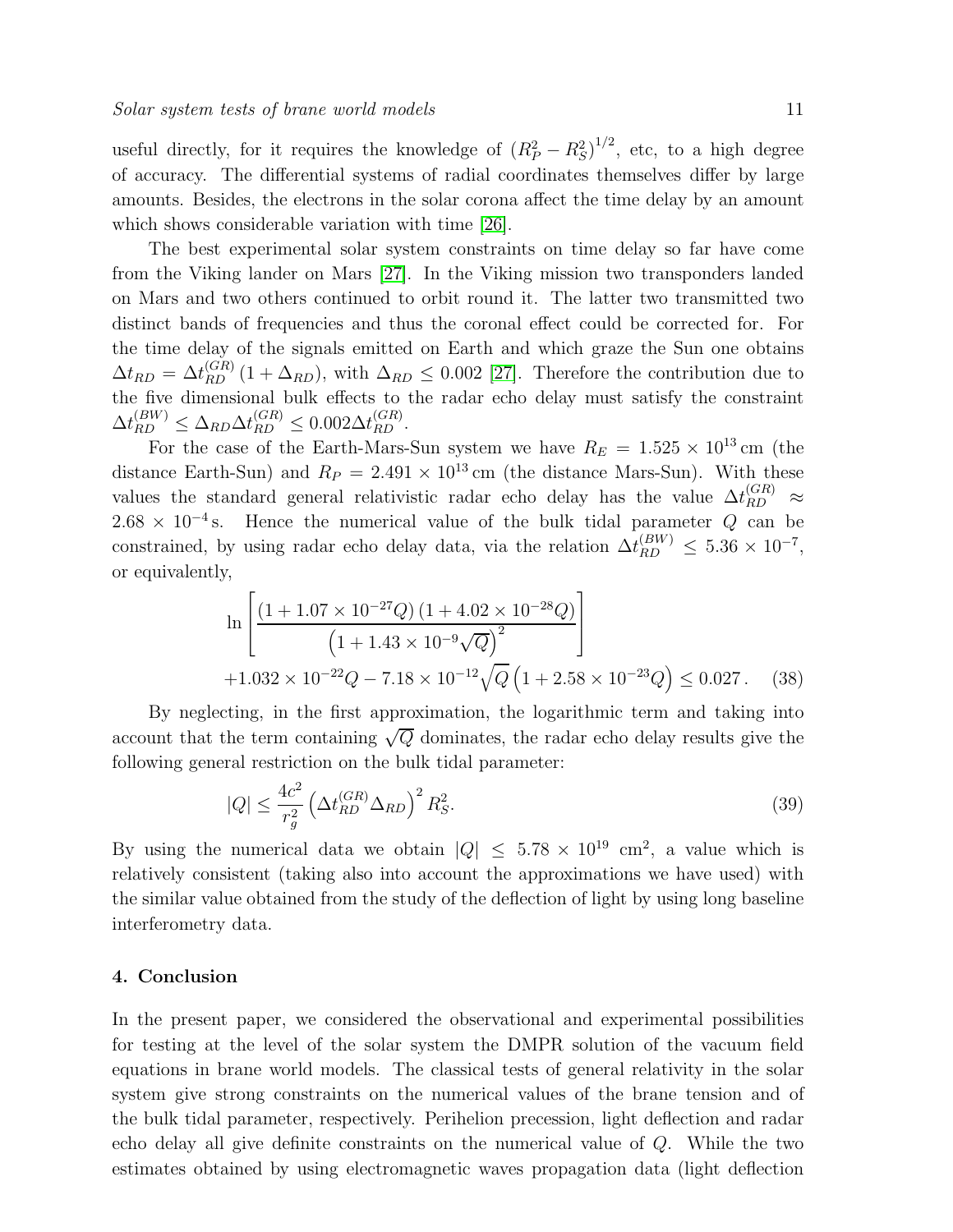and radar delay) are relatively consistent with each other, giving  $|Q| \leq 10^{18} - 10^{19}$  cm<sup>2</sup>, the perihelion precession gives a much stronger constraint  $|Q| \leq 6 \times 10^7 - 5 \times 10^8 \text{ cm}^2$ . An improvement of one order of magnitude in the observational data on Mercury's perihelion shift could provide a very precise estimate of the bulk tidal parameter.

Relative to the brane tension, the numerical value of  $\lambda$  has been constrained by using big bang nucleosynthesis data, which gives  $\lambda \geq 1$  MeV<sup>4</sup> [\[28\]](#page-13-17). A much stronger constraint for the brane tension has been obtained by null results of Newton's law at sub-millimeter scales. Bulk effects lead to the modification of Newton's law on the brane. The computation of the Newton potential on the brane shows that the correction terms to the Newton potential involve a logarithmic factor [\[29\]](#page-13-18). When the distance between two point masses is very small with respect to the AdS radius, the contribution of the Kaluza-Klein spectrum becomes dominant as compared to the usual inverse square law. This type of behavior of the Newtonian gravitational potential may be used to prove the existence of an extra dimension experimentally [\[29\]](#page-13-18). The null results of deviations from Newton's law give the constraint  $\lambda \geq 10^8$  GeV<sup>4</sup> [\[28\]](#page-13-17).

Junction conditions relate the tidal parameter to the brane tension and mass, and radius of a compact astrophysical object. This can be used to calculate the numerical value of the brane tension  $\lambda$ . However, despite the fact that these relations have been derived for high constant density stars, for which general relativistic effects are extremely strong (which is definitely not the case for the Sun), their application to the case of the solar system can give some approximate estimates of  $\lambda$ . Stronger estimate, however, are implied from the perihelion precession, giving  $\lambda \geq 10^5 \,\text{MeV}^4$ . All estimates could be very much improved by the use of observational data obtained for high density compact astrophysical objects, like neutron stars.

On the other hand, there are several other vacuum solutions of the spherically symmetric static gravitational field equations on the brane [\[10\]](#page-12-9). Indeed, the effects due to the projections of the Weyl tensor specify the deviations of brane world models from general relativity. Since the generic form of the Weyl tensor in the full five-dimensional theory is yet unknown, the effects of known solutions must be studied on a case by case basis. While one can in principle constrain the projections, this only yields very mild constraints on the five-dimensional Weyl tensor.

The study of the classical tests of the general relativity could provide a very powerful method for constraining the allowed parameter space of solutions, and to provide a deeper insight into the physical nature and properties of the corresponding space-time metrics. Therefore, this opens the possibility of testing brane world models by using astronomical and astrophysical observations at the solar system scale. Of course, this analysis must be extended to the study of all vacuum solutions on the brane, which requires developing general methods for the high precision study of the classical tests in arbitrary spherically symmetric space-times. In the present paper we have provided some basic theoretical tools necessary for the in depth comparison of the predictions of the brane world model and of the observational/experimental results.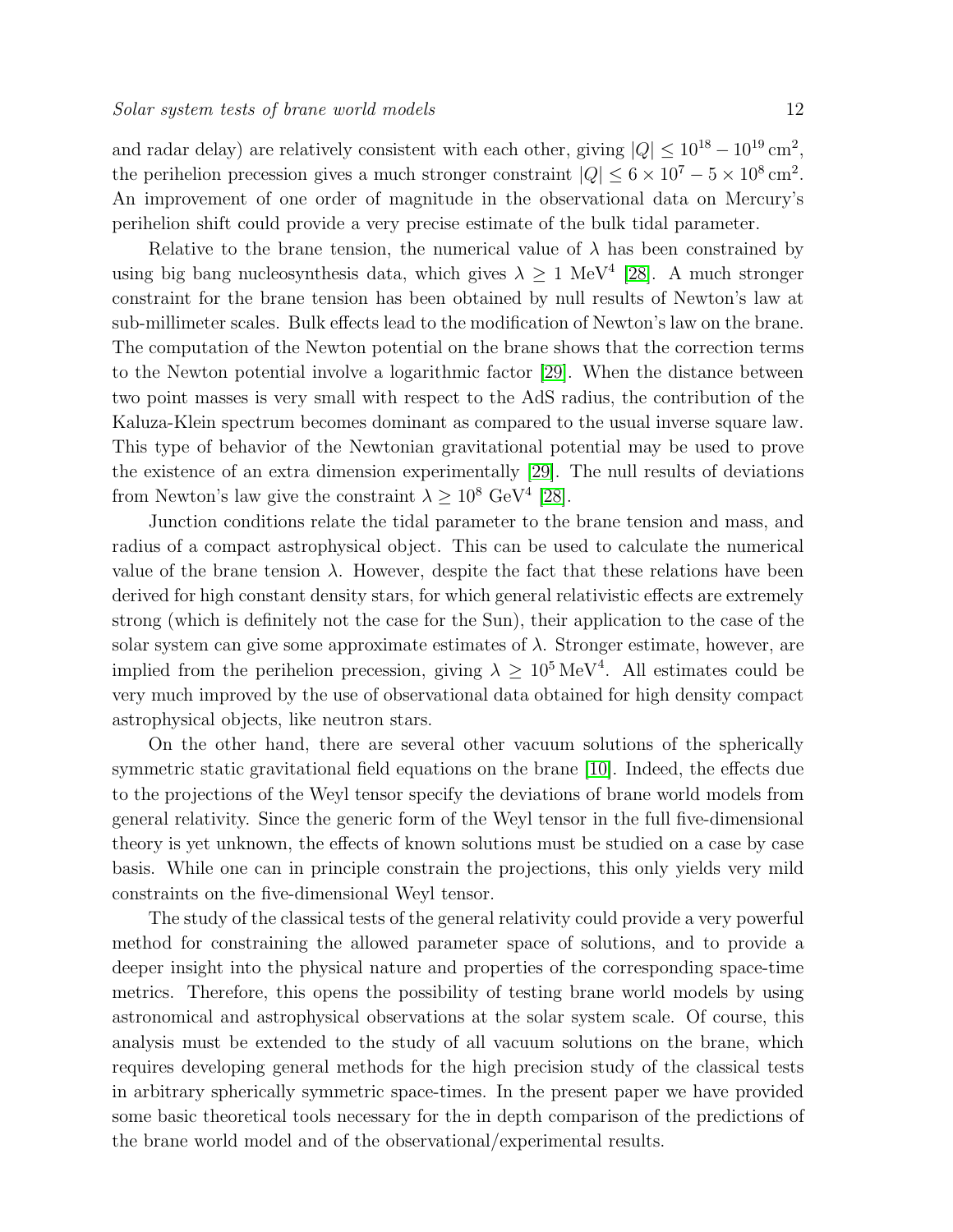# Acknowledgments

We thank Roy Maartens for helpful discussions. The work of TH was supported by the RGC grant No. 7027/06P of the government of the Hong Kong SAR. FSNL was funded by Fundação para a Ciência e a Tecnologia (FCT)–Portugal through the grant SFRH/BPD/26269/2006.

# <span id="page-12-0"></span>References

- <span id="page-12-1"></span>[1] L. Randall and R. Sundrum, Phys. Rev. Lett. 83, 3370 (1999); L. Randall and R. Sundrum, Phys. Rev. Lett 83, 4690 (1999).
- <span id="page-12-2"></span>[2] P. Horava and E. Witten, Nucl. Phys. B460, 506 (1996).
- <span id="page-12-3"></span>[3] R. Maartens, Living Rev. Rel. 7, 7 (2004).
- <span id="page-12-4"></span>[4] T. Shiromizu, K. Maeda and M. Sasaki, *Phys. Rev.* **D62**, 024012 (2000).
- <span id="page-12-5"></span>[5] M. Sasaki, T. Shiromizu and K. Maeda, Phys. Rev. D62, 024008 (2000).
- [6] P. Binétruy, C. Deffayet and D. Langlois, *Nucl. Phys.* **B565**, 269 (2000); R. Maartens, *Phys. Rev.* D62, 084023 (2000); A. Campos and C. F. Sopuerta, Phys. Rev. D63, 104012 (2001); A. Campos and C. F. Sopuerta, Phys. Rev. D64, 104011 (2001); C.-M. Chen, T. Harko and M. K. Mak, Phys. Rev. D64, 044013 (2001); D. Langlois, Phys. Rev. Lett. 86, 2212 (2001); C.-M. Chen, T. Harko and M. K. Mak, Phys. Rev. D64, 124017 (2001); J. D. Barrow and R. Maartens, Phys. Lett. **B532**, 153 (2002); C.-M. Chen, T. Harko, W. F. Kao and M. K. Mak, *Nucl. Phys.* **B64**, 159 (2002); M. Szydlowski, M. P. Dabrowski and A. Krawiec, Phys. Rev. D66, 064003 (2002); T. Harko and M. K. Mak, Class. Quantum Grav. 20, 407 (2003); C.-M. Chen, T. Harko, W. F. Kao and M. K. Mak,  $JCAP$  0311, 005 (2003); T. Harko and M. K. Mak, Class. Quantum Grav. 21, 1489 (2004); M. K. Mak and T. Harko, Phys. Rev. D70, 024010 (2004) M. Maziashvili, Phys. Lett. **B627**, 197 (2005); S. Mukohyama, *Phys. Rev.* **D72**, 061901 (2005); M. K. Mak and T. Harko, *Phys. Rev.* **D71**, 104022 (2005); T. Harko and K. S. Cheng, *Astrophys. J.* **636**, 8 (2006); L. A. Gergely, Phys. Rev. D74 024002, (2006); N. Pires, Zong-Hong Zhu, J. S. Alcaniz, Phys. Rev. D73, 123530 (2006); C. G. Böhmer and T. Harko, Class. Quantum Grav. 24, 3191 (2007); M. Heydari-Fard and H. R. Sepangi, *Phys. Lett.* **B649**, 1 (2007); T. Harko and K. S. Cheng, Phys. Rev. D76, 044013 (2007); A. Viznyuk and Y. Shtanov, Phys. Rev. D76, 064009 (2007); H. Maeda, V. Sahni and Y. Shtanov, Phys. Rev. D76, 104028 (2007); P. S. Apostolopoulos and N. Tetradis, Phys. Rev. D 74 (2006) 064021; P. S. Apostolopoulos, N. Brouzakis, N. Tetradis and E. Tzavara, Phys. Rev. D 76 (2007) 084029.
- <span id="page-12-6"></span>[7] N. Dadhich and S. G. Ghosh, Phys. Lett. B518, 1 (2001); M. G. Santos, F. Vernizzi and P. G. Ferreira, Phys. Rev. D64, 063506 (2001); M. Bruni, C. Germani and R. Maartens, Phys. Rev. Lett. 87, 231302 (2001); H.-C. Kim, S.-H. Moon and J. H. Yee, *JHEP* 0202, 046 (2002); M Govender and N. Dadhich, *Phys. Lett.* **B538**, 233 (2002); T. Wiseman, Class. Quant. Grav. 19, 3083 (2002); R. Neves and C. Vaz, Phys. Rev. D66,124002 (2002); H. Kudoh, T. Tanaka and T. Nakamura, Phys. Rev. D68, 024035 (2003); G. Kofinas and E. Papantonopoulos, JCAP 0412, 011 (2004); R. Casadio and C. Germani, Prog. Theor. Phys. 114, 23 (2005); S. Nath, S. Chakraborty and U. Debnath, Int. J. Mod. Phys. D15, 1225 (2006); S. Pal, Phys. Rev. D74, 124019 (2006); L. A. Gergely, JCAP 0702, 027 (2007).
- <span id="page-12-8"></span><span id="page-12-7"></span>[8] N. Dadhich, R. Maartens, P. Papadopoulos and V. Rezania, Phys. Lett. B487, 1 (2000).
- <span id="page-12-9"></span>[9] C. Germani and R. Maartens, Phys. Rev. D64, 124010 2001.
- [10] R. Casadio, A. Fabbri and L. Mazzacurati, Phys. Rev. D65, 084040 (2002); S. Shankaranarayanan and N. Dadhich, Int. J. Mod. Phys. D13, 1095 (2004); M. Visser and D. L. Wiltshire, Phys. Rev. **D67**, 104004 (2003); R. Casadio and L. Mazzacurati, *Mod. Phys. Lett.* **A18**, 651 (2003); K. A. Bronnikov, V. N. Melnikov and H. Dehnen, Phys. Rev. D68, 024025 (2003); G. Kofinas, E. Papantonopoulos and V. Zamarias, Phys. Rev. D 66, 104028 (2002).